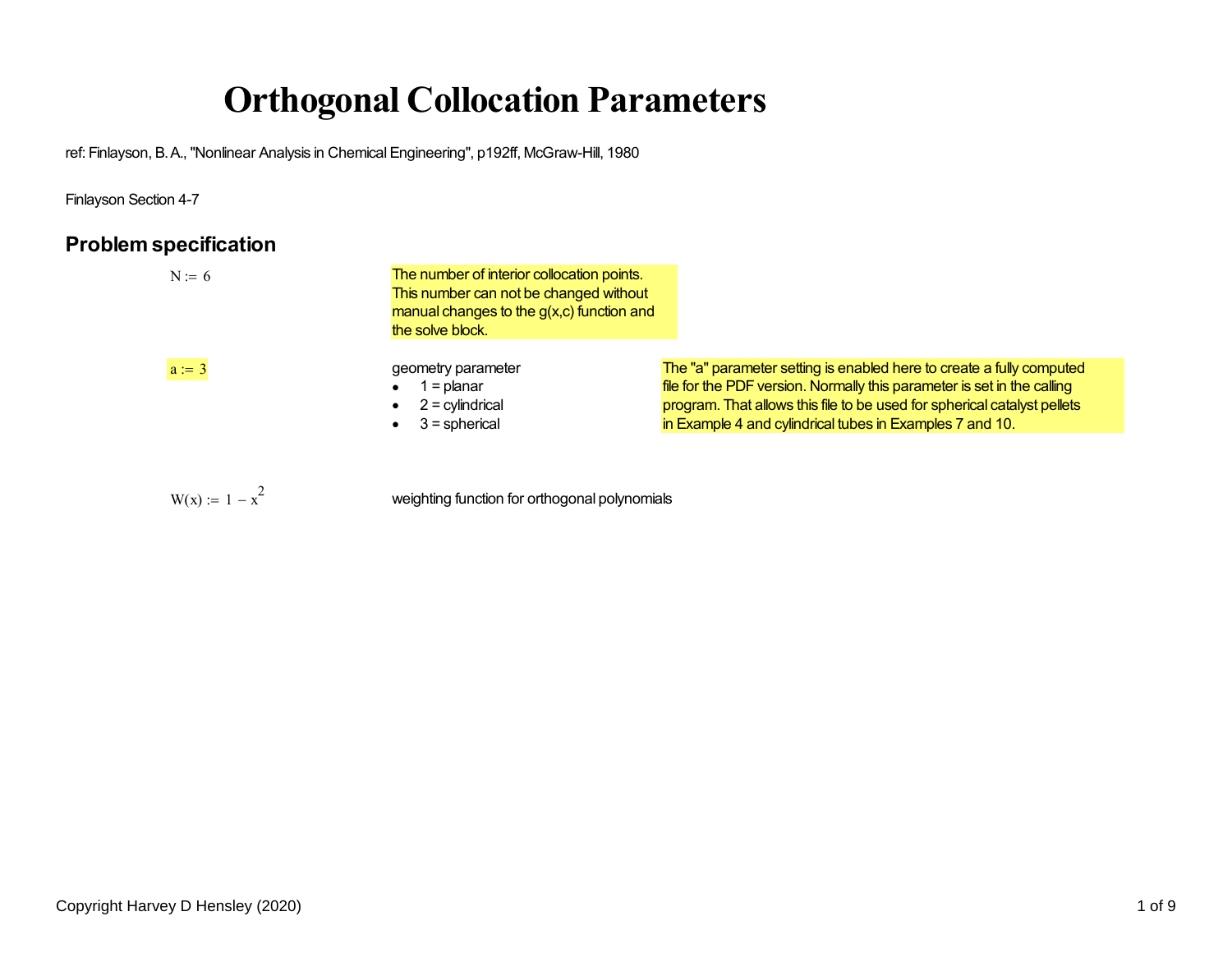## **Polynomials**

$$
g(x, c) := \begin{bmatrix} 0 & (c_{0,j} \cdot x^{2 \cdot j}) \\ \frac{1}{j} = 0 & (c_{1,j} \cdot x^{2 \cdot j}) \\ \frac{2}{j} = 0 & (c_{2,j} \cdot x^{2 \cdot j}) \\ \frac{3}{j} = 0 & (c_{3,j} \cdot x^{2 \cdot j}) \\ \frac{4}{j} = 0 & (c_{4,j} \cdot x^{2 \cdot j}) \\ \frac{5}{j} = 0 & (c_{5,j} \cdot x^{2 \cdot j}) \\ \frac{5}{j} = 0 & (c_{6,j} \cdot x^{2 \cdot j}) \\ \frac{6}{j} = 0 & (c_{6,j} \cdot x^{2 \cdot j}) \end{bmatrix} \rightarrow \begin{bmatrix} c_{0,0} \\ c_{1,1} \cdot x^{2} + c_{1,0} \\ c_{2,2} \cdot x^{4} + c_{2,1} \cdot x^{2} + c_{2,0} \\ c_{3,3} \cdot x^{6} + c_{3,2} \cdot x^{4} + c_{3,1} \cdot x^{2} + c_{3,0} \\ c_{4,4} \cdot x^{8} + c_{4,3} \cdot x^{6} + c_{4,2} \cdot x^{4} + c_{4,1} \cdot x^{2} + c_{4,0} \\ c_{5,5} \cdot x^{10} + c_{5,4} \cdot x^{8} + c_{5,3} \cdot x^{6} + c_{5,2} \cdot x^{4} + c_{5,1} \cdot x^{2} + c_{5,0} \\ c_{6,6} \cdot x^{12} + c_{6,5} \cdot x^{10} + c_{6,4} \cdot x^{8} + c_{6,3} \cdot x^{6} + c_{6,2} \cdot x^{4} + c_{6,1} \cdot x^{2} + c_{6,0} \end{bmatrix}
$$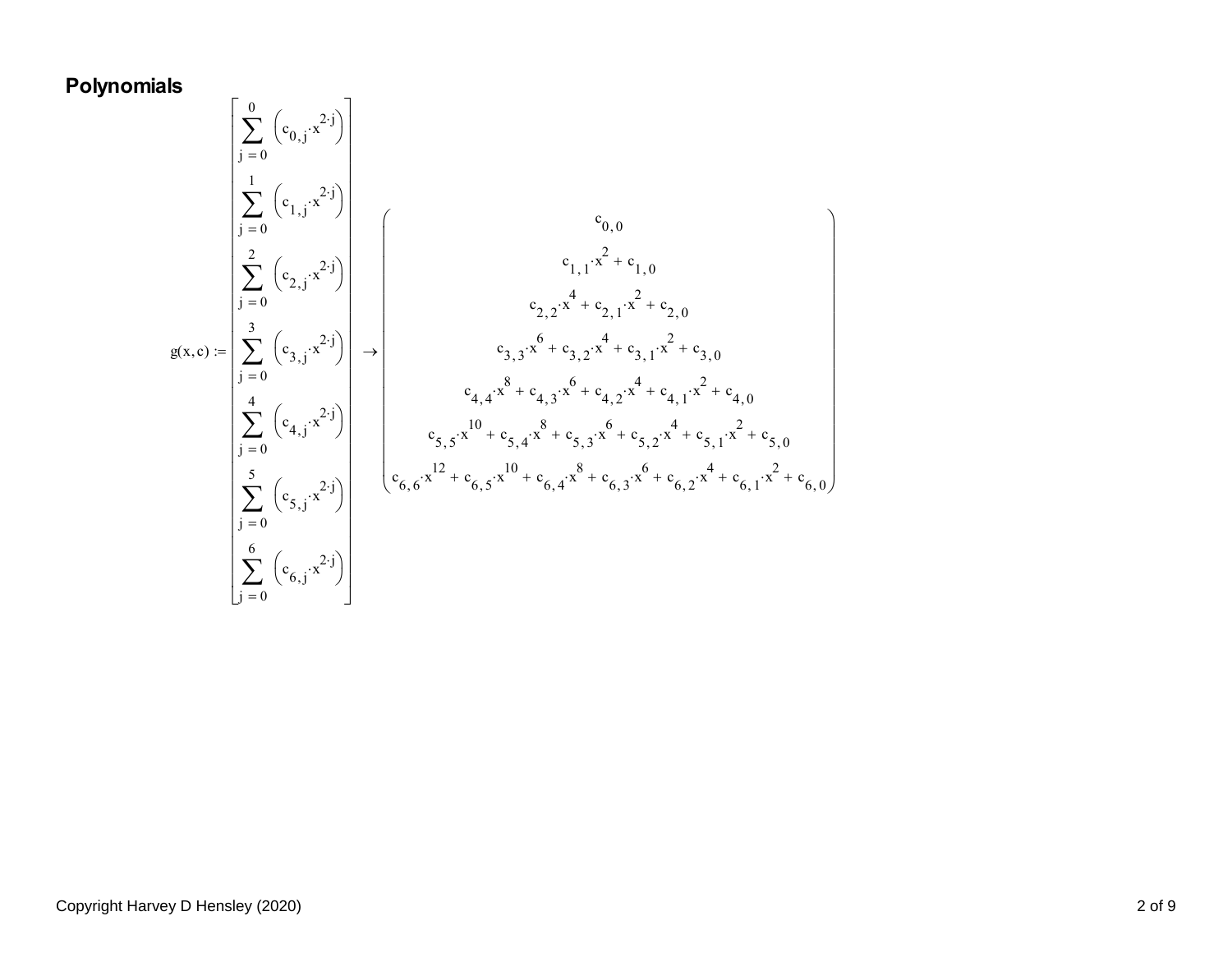## **Determination of c matrix**

#### *Initial guesses*

 $i := 0..N$   $j := 0..N$  $c_{i,j} := 0$  $c_{i, 0} := 1$  The first column is 1 by definition.  $c = 1 0 0 0 0 0 0$ 10000001 0 0 0 0 0 0 1 0 0 0 0 0 0 1 0 0 0 0 0 0 1 0 0 0 0 0 0 1 0 0 0 0 0 0  $=\left( \begin{array}{llllllll} 1&0&0&0&0&0&0\\ 1&0&0&0&0&0&0\\ 1&0&0&0&0&0&0\\ 1&0&0&0&0&0&0\\ 1&0&0&0&0&0&0\\ 1&0&0&0&0&0&0\\ 1&0&0&0&0&0&0 \end{array} \right)$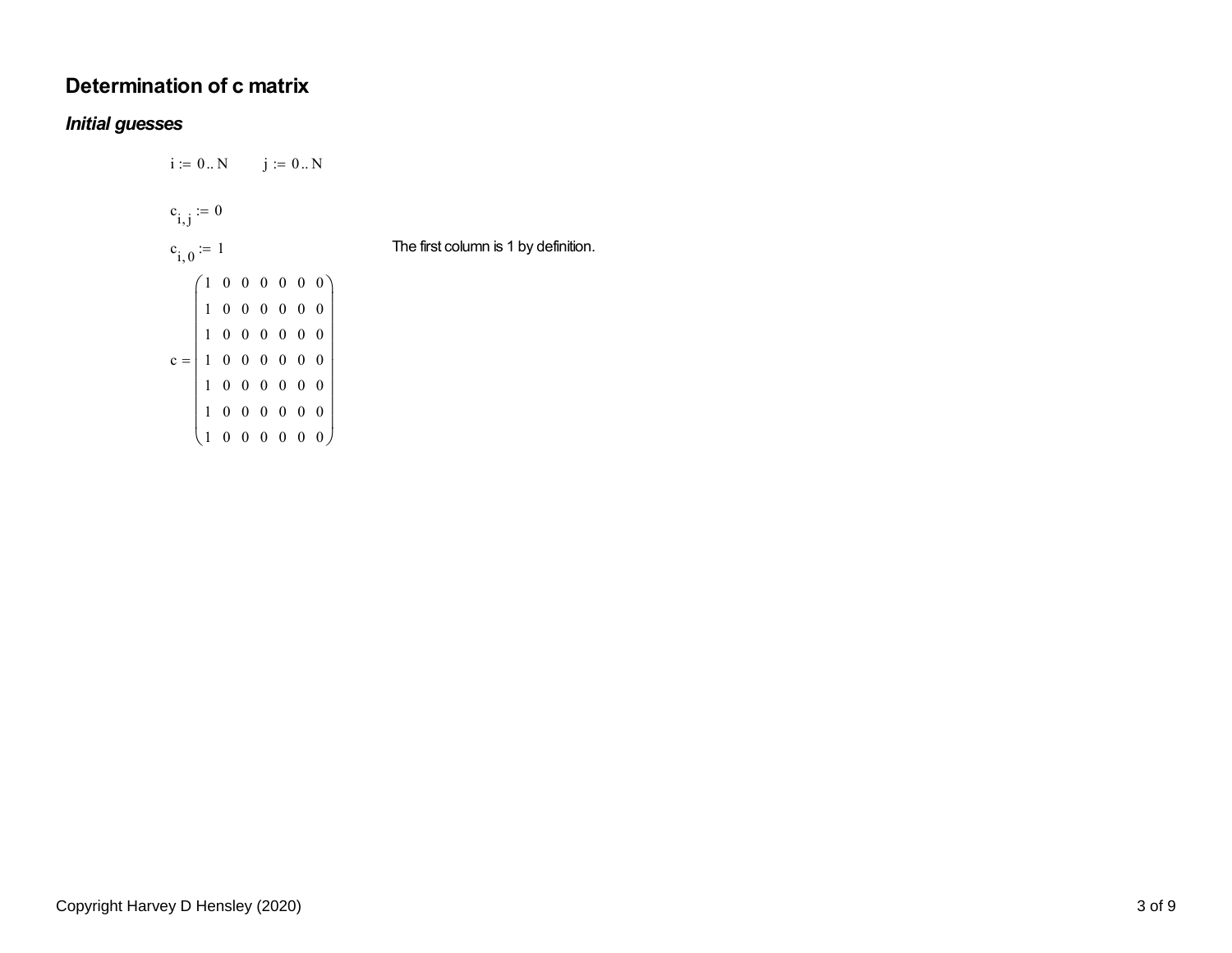#### *Solve block*

orthogonal constraints for the polynomial functions,g

Given  
\n
$$
\int_{0}^{1} W(x) \cdot g(x, c)_{0} g(x, c)_{1} x^{n-1} dx = 0
$$
\n
$$
\int_{0}^{1} W(x) \cdot g(x, c)_{0} g(x, c)_{2} x^{p-1} dx = 0
$$
\n
$$
\int_{0}^{1} W(x) \cdot g(x, c)_{0} g(x, c)_{3} x^{n-1} dx = 0
$$
\n
$$
\int_{0}^{1} W(x) \cdot g(x, c)_{1} g(x, c)_{1} x^{n-1} dx = 0
$$
\n
$$
\int_{0}^{1} W(x) \cdot g(x, c)_{0} g(x, c)_{2} x^{n-1} dx = 0
$$
\n
$$
\int_{0}^{1} W(x) \cdot g(x, c)_{1} g(x, c)_{2} x^{n-1} dx = 0
$$
\n
$$
\int_{0}^{1} W(x) \cdot g(x, c)_{0} g(x, c)_{2} x^{n-1} dx = 0
$$
\n
$$
\int_{0}^{1} W(x) \cdot g(x, c)_{1} g(x, c)_{2} x^{n-1} dx = 0
$$
\n
$$
\int_{0}^{1} W(x) \cdot g(x, c)_{0} g(x, c)_{2} x^{n-1} dx = 0
$$
\n
$$
\int_{0}^{1} W(x) \cdot g(x, c)_{2} x^{n-1} dx = 0
$$
\n
$$
\int_{0}^{1} W(x) \cdot g(x, c)_{2} x^{n-1} dx = 0
$$
\n
$$
\int_{0}^{1} W(x) \cdot g(x, c)_{2} x^{n-1} dx = 0
$$
\n
$$
\int_{0}^{1} W(x) \cdot g(x, c)_{2} g(x, c)_{2} x^{n-1} dx = 0
$$
\n
$$
\int_{0}^{1} W(x) \cdot g(x, c)_{2} g(x, c)_{2} x^{n-1} dx = 0
$$
\n
$$
\int_{0}^{1} W(x) \cdot g(x, c)_{2} g(x, c)_{2} x^{n-1} dx = 0
$$
\n
$$
\int_{0}^{1} W(x) \cdot g(x, c)_{2} g(x, c)_{3} x^{n-1} dx = 0
$$
\n
$$
\int_{0}^{1} W(x) \
$$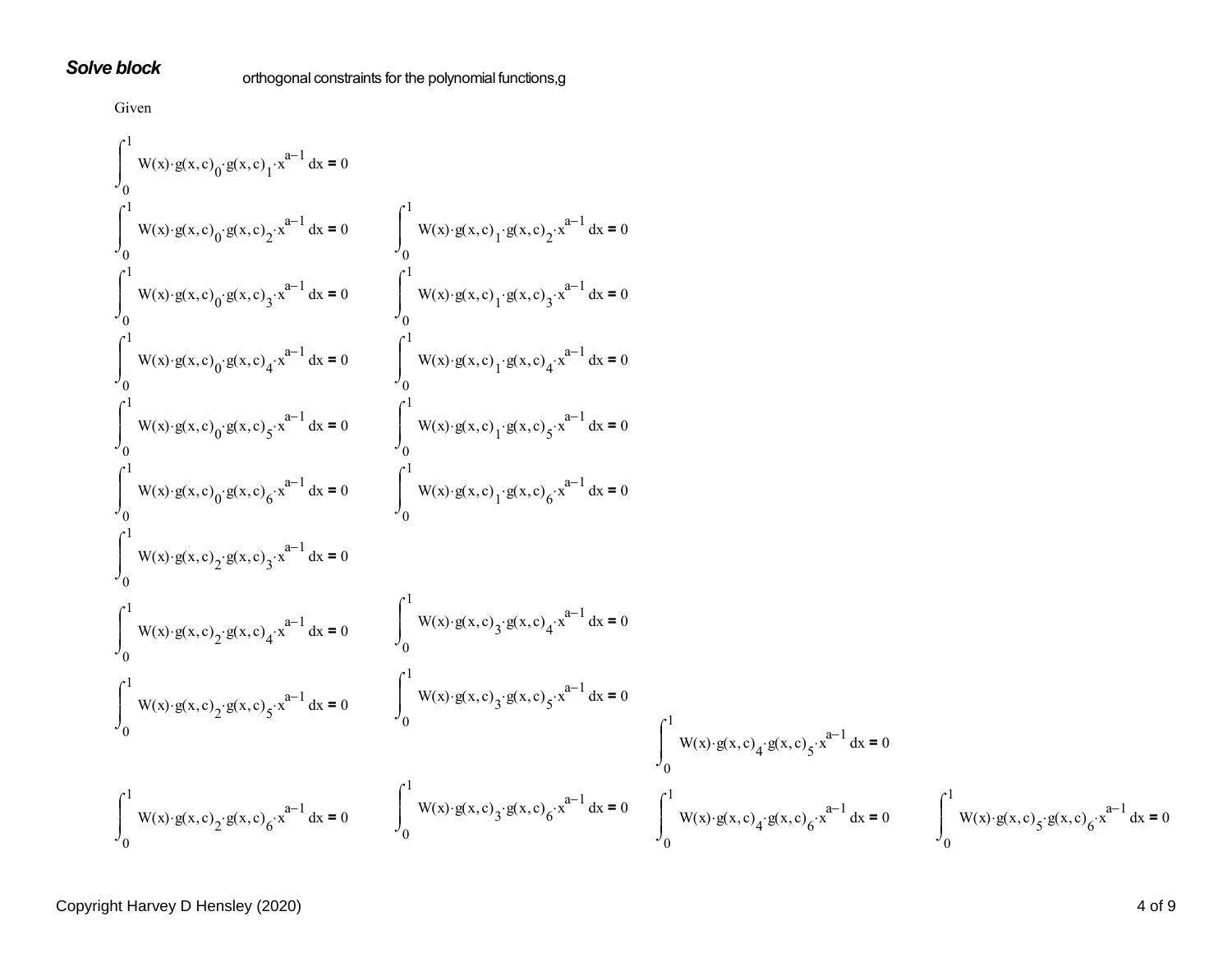The following are given values as constraints.

$$
c_{0,0} = 1 \t c_{0,1} = 0 \t c_{0,2} = 0 \t c_{0,3} = 0 \t c_{0,4} = 0 \t c_{0,5} = 0 \t c_{0,6} = 0
$$
  
\n
$$
c_{1,0} = 1 \t c_{1,2} = 0 \t c_{1,3} = 0 \t c_{1,4} = 0 \t c_{1,5} = 0 \t c_{1,6} = 0
$$
  
\n
$$
c_{2,0} = 1 \t c_{2,0} = 1 \t c_{2,3} = 0 \t c_{2,4} = 0 \t c_{2,5} = 0 \t c_{2,6} = 0
$$
  
\n
$$
c_{3,0} = 1 \t c_{3,0} = 1 \t c_{4,0} = 1
$$
  
\n
$$
c_{5,0} = 1 \t c_{5,0} = 1
$$
  
\n
$$
c_{6,0} = 1
$$
  
\n
$$
c_{6,0} = 1
$$
  
\n
$$
c_{6,1} = 0 \t c_{6,1} = 0 \t c_{6,1} = 0
$$
  
\n
$$
c_{7,2} = 0 \t c_{7,3} = 0 \t c_{7,4} = 0 \t c_{7,5} = 0
$$
  
\n
$$
c_{7,4} = 0 \t c_{7,5} = 0 \t c_{7,6} = 0
$$
  
\n
$$
c_{7,5} = 0 \t c_{7,6} = 0
$$
  
\n
$$
c_{7,6} = 0
$$
  
\n
$$
c_{7,6} = 0
$$
  
\n
$$
c_{7,6} = 0
$$
  
\n
$$
c_{7,6} = 0
$$
  
\n
$$
c_{7,6} = 0
$$
  
\n
$$
c_{7,6} = 0
$$
  
\n
$$
c_{7,6} = 0
$$
  
\n
$$
c_{7,7} = 0 \t c_{7,7} = 0 \t c_{7,7} = 0 \t c_{7,7} = 0
$$
  
\n
$$
c_{7,8} = 0 \t c_{7,9} = 0 \t c_{7,10} =
$$

$$
\begin{bmatrix} 1 & -23 & 170 & -401.429 & 338.333 & -223.121 & 0 \ 1 & -34 & 323 & -1.292 \times 10^3 & 2.476 \times 10^3 & -2.251 \times 10^3 & 779.266 \end{bmatrix}
$$

### **Find locations of x roots**

Use the coefficients from the bottom row of c matrix (highest degree polynomial) to find the roots.

$$
v1 := (c^{T})^{\langle N \rangle}
$$
  

$$
v1 = \begin{pmatrix} 1 \\ -34 \\ 323 \\ -1.292 \times 10^{3} \\ 2.476 \times 10^{3} \\ -2.251 \times 10^{3} \\ 779.266 \end{pmatrix}
$$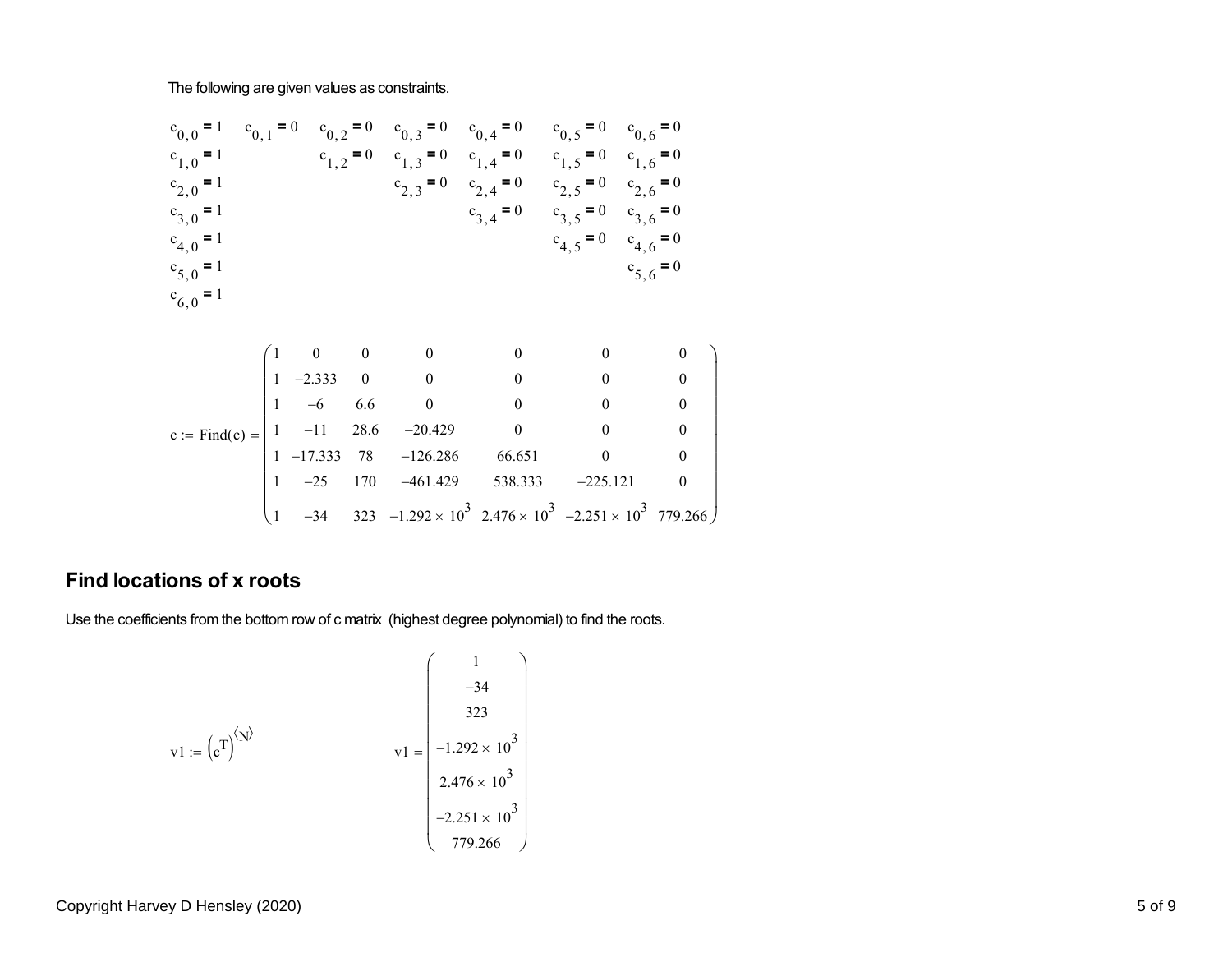

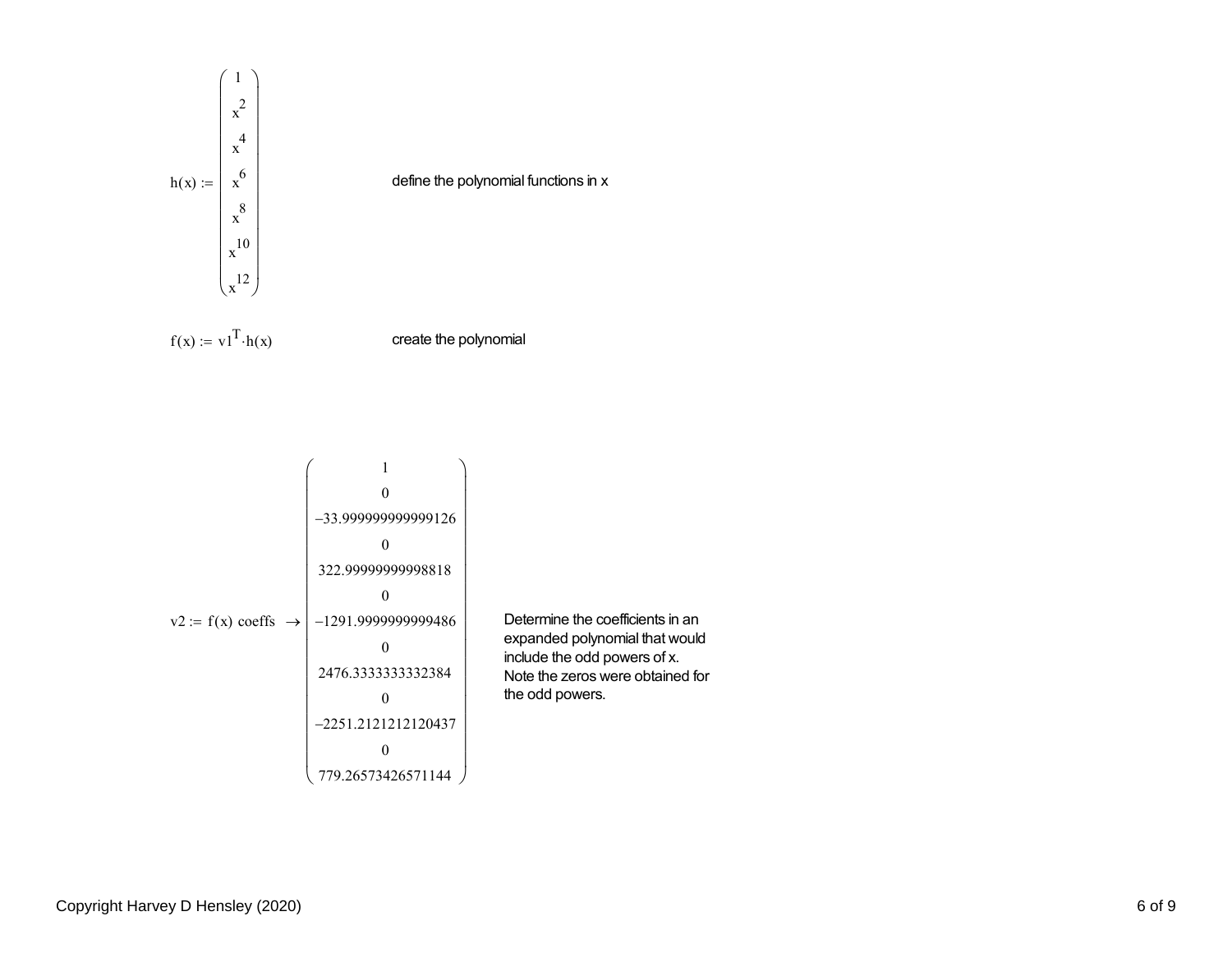| $\sim$<br>$\mathbf{v}$<br>$\overline{\phantom{0}}$<br>$\Lambda$ |   |          |          | -        |                              |          |                |              |       |       |       | 10    | . .   |
|-----------------------------------------------------------------|---|----------|----------|----------|------------------------------|----------|----------------|--------------|-------|-------|-------|-------|-------|
|                                                                 | 0 | $-0.965$ | $-0.885$ | $-0.764$ | $0.606$ <sup>1</sup><br>- 1. | $-0.421$ | 21E<br>$-0.21$ | 24F<br>0.Z15 | 0.421 | 0.606 | 0.764 | 0.885 | 0.965 |

 $x :=$  submatrix $(x, N, 2 \cdot N - 1, 0, 0)$  select the positive roots

 $X =$  $(0.215)$ 0.4210.6060.7640.885 $0.965$  $=\begin{pmatrix} 0.215 \\ 0.421 \\ 0.606 \\ 0.764 \\ 0.885 \\ 0.965 \end{pmatrix}$ 

 $x := \text{stack}(x, 1)$  add the location at  $x=1$ 

#### **Coefficient matrices for radial dispersion or diffusion problem**

Finlayson formulas assume ORIGIN=1 for array indexes. The formulas below assume ORIGIN=0.

 $i = 0..N$  this is the index for the polynomial terms  $j := 0..N$   $this$  is the index for the collocation points In the relationships below, the collocation form on the right side of the equal sign is substituted for the form on the left. E.g.. either C d or  $\frac{\mathsf{A}}{\mathsf{A} \cdot \mathsf{Y}}$ may be substituted for  $\frac{\mathsf{u}}{\mathsf{d} \mathsf{x}}$  $\frac{d}{dx}Y$  in a model.  $C_{j, i} := (2 \cdot i) \cdot (x_i)^{2 \cdot i - 1}$  coefficients in first derivative in x (radial direction) used for:x $\frac{d}{dx}Y = C \cdot d$ 

where d is vector of coefficients in polynomial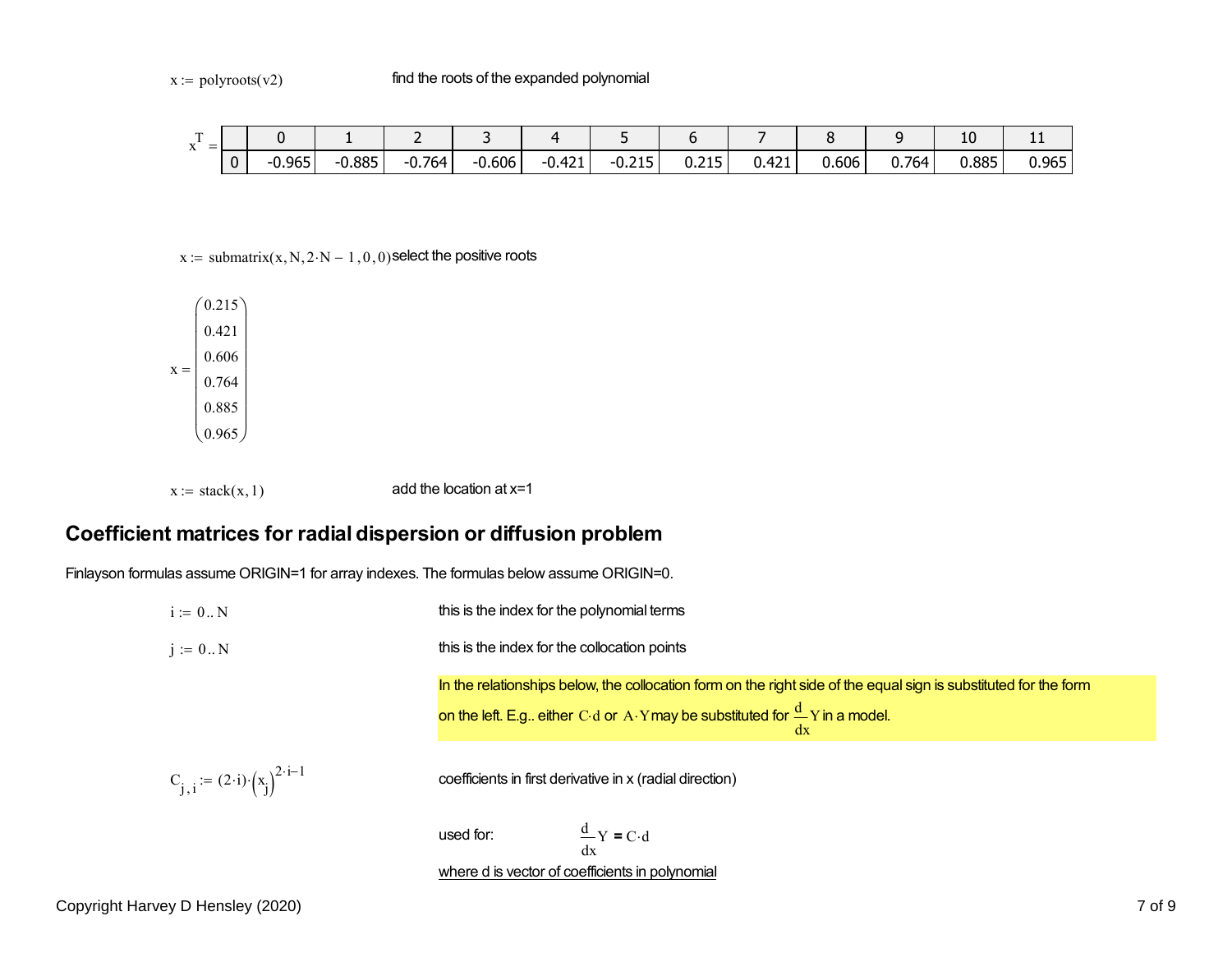$$
Q_{j,i} := (x_j)^{2 \cdot i}
$$
\nused for: 
$$
Y = Q \cdot d
$$
\n
$$
A := C \cdot Q^{-1}
$$
\nused for: 
$$
\frac{d}{dx}Y = A \cdot Y
$$
\n
$$
D_{j,i} := 2 \cdot i \cdot (2 \cdot i - 1 + a - 1) \cdot (x_j)^{2 \cdot i - 2}
$$
\nused for: 
$$
\frac{1}{x^{a-1}} \cdot \left[ \frac{d}{dx} \left[ x^{a-1} \cdot \left( \frac{d}{dx} Y \right) \right] \right] = D \cdot d
$$
\n
$$
B := D \cdot Q^{-1}
$$
\nused for: 
$$
\frac{1}{x^{a-1}} \cdot \left[ \frac{d}{dx} \left[ x^{a-1} \cdot \left( \frac{d}{dx} Y \right) \right] \right] = B \cdot Y
$$
\n
$$
f_i := \frac{1}{2 \cdot i + a}
$$
\nsee eq. 4-207, Finlyson, p 95\n
$$
Wq := (f^T Q^{-1})^T
$$
\nused for: 
$$
\int_0^1 f(x^2) \cdot x^{a-1} dx = \sum_{j=0}^N \left[ Wq_j \cdot f \left[ \left( x_j \right)^2 \right] \right]
$$
\nweighting formulas

ig vector for quadrature integration

Thus, if  $T_j$  is known (temperatures at the collocation point,, then the average temperature over the x dimension is given by:

$$
T_{ave} = \frac{\int_{0}^{1} T(x) \cdot x^{a-1} dx}{\int_{0}^{1} x^{a-1} dx} = \frac{\int_{0}^{1} T(x) \cdot x^{a-1} dx}{\frac{1}{a}}
$$
 by definition  
The equivalent using the quadrature vector  
vector  
or in matrix notation:  

$$
T_{ave} = a \cdot \sum_{j=0}^{N} (Wq_{j} \cdot T_{j})
$$

$$
T_{ave} = a \cdot Wq^{T} \cdot T
$$